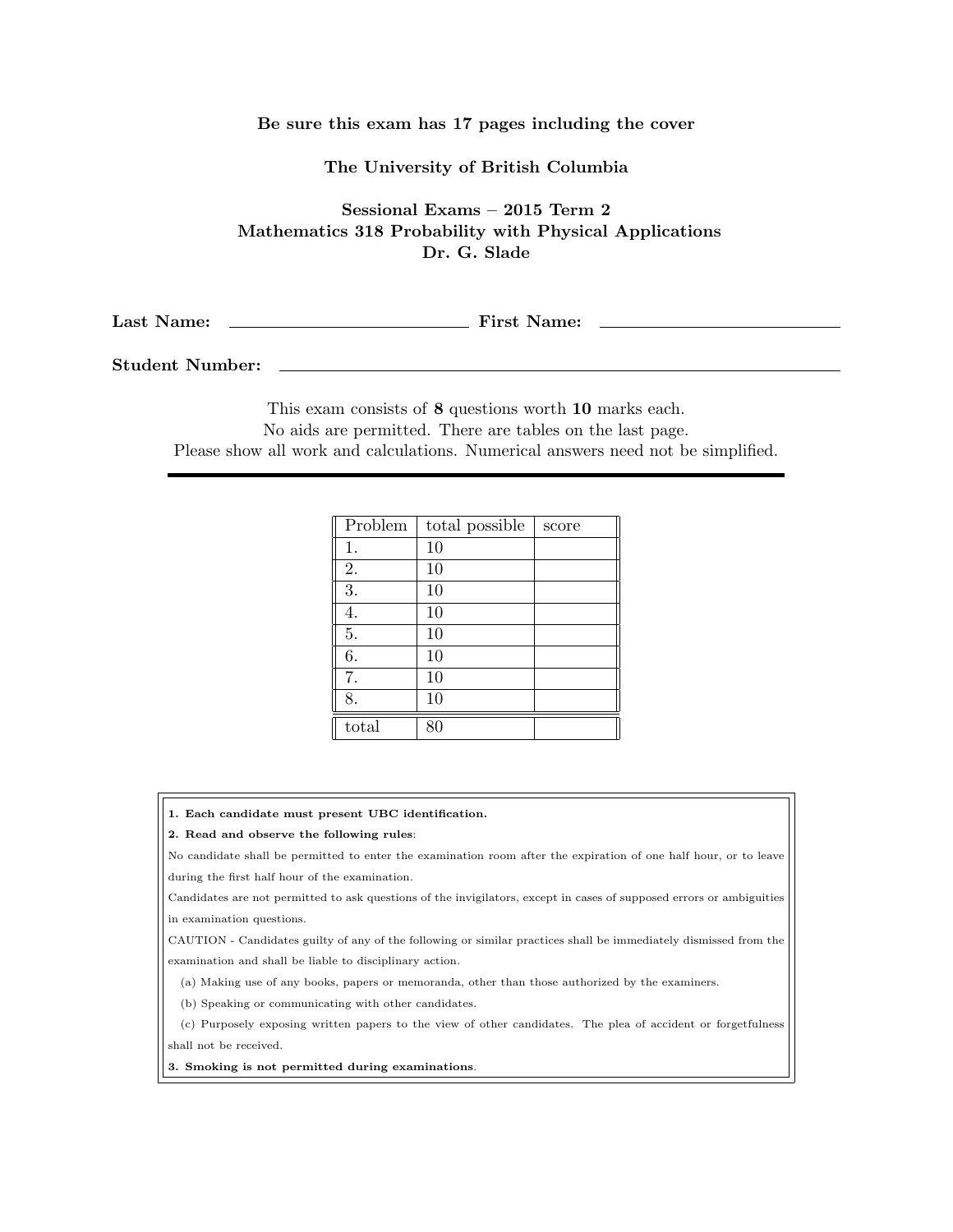- 1. Consider 8-digit numbers where each digit is one of the ten integers 0,1,2,3,4,5,6,7,8,9.
- $(2 \text{ marks})$  (a) How many 8-digit numbers have 0 appear as a digit exactly 3 times?

(b)(2 marks) I choose 8-digit numbers at random until I obtain one that does not contain 0 as a digit. Let  $X$  be the number of attempts this takes. What is the distribution of  $X$  (give its name and any parameter(s)) and what is the probability that  $X = 3$ ?

(2 marks) I choose 25 8-digit numbers at random. Let  $N$  be the number of those 8-digit numbers that do not contain  $\theta$  as a digit. What is the distribution of  $N$  (give its name and any parameter(s)) and what is the probability that  $N = 3$ ?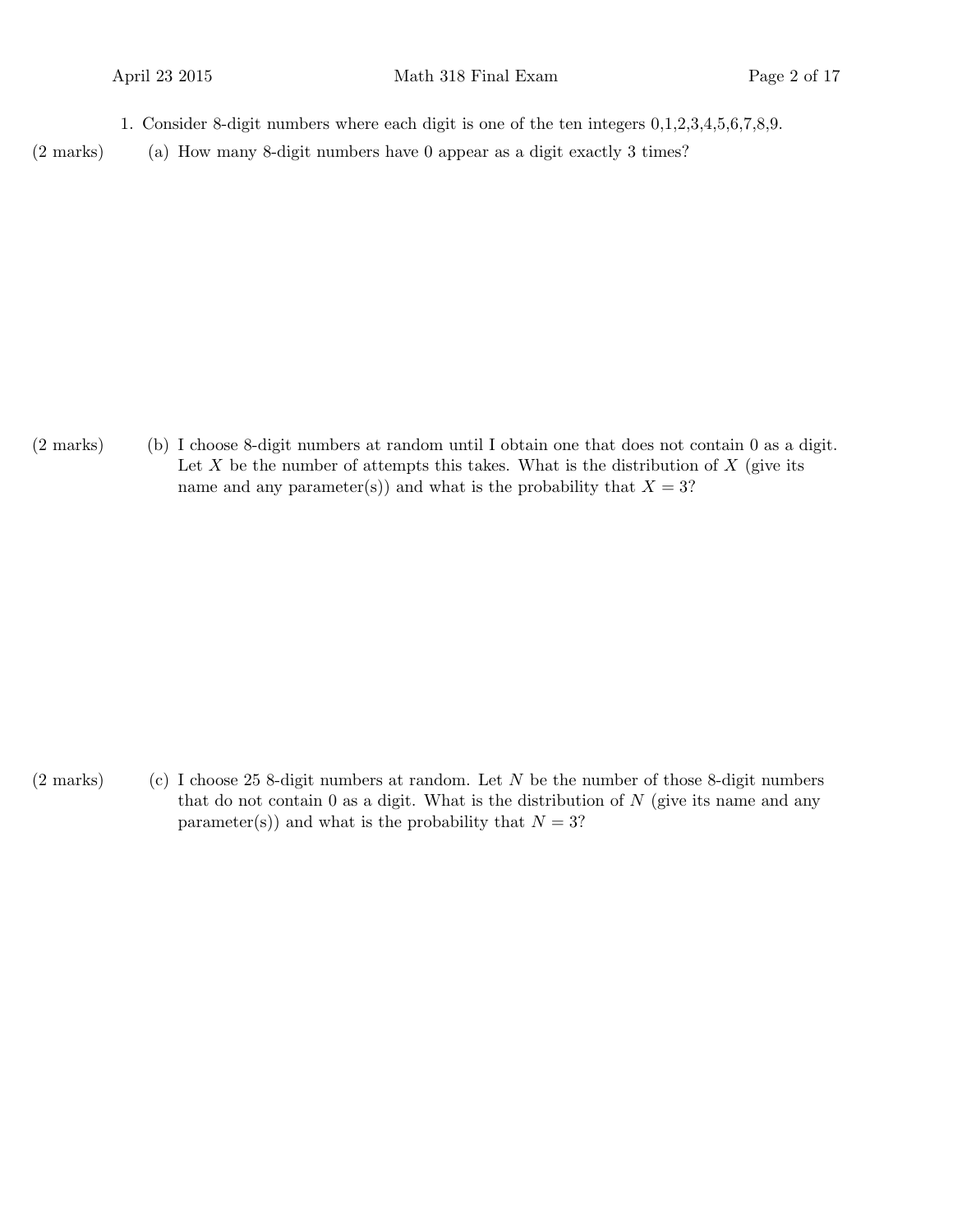(d)(2 marks) What is the expected number of times that 0 appears as a digit in a randomly chosen 8-digit number?

(2 marks) (e) How many 8-digit numbers are there that have no two consecutive digits equal?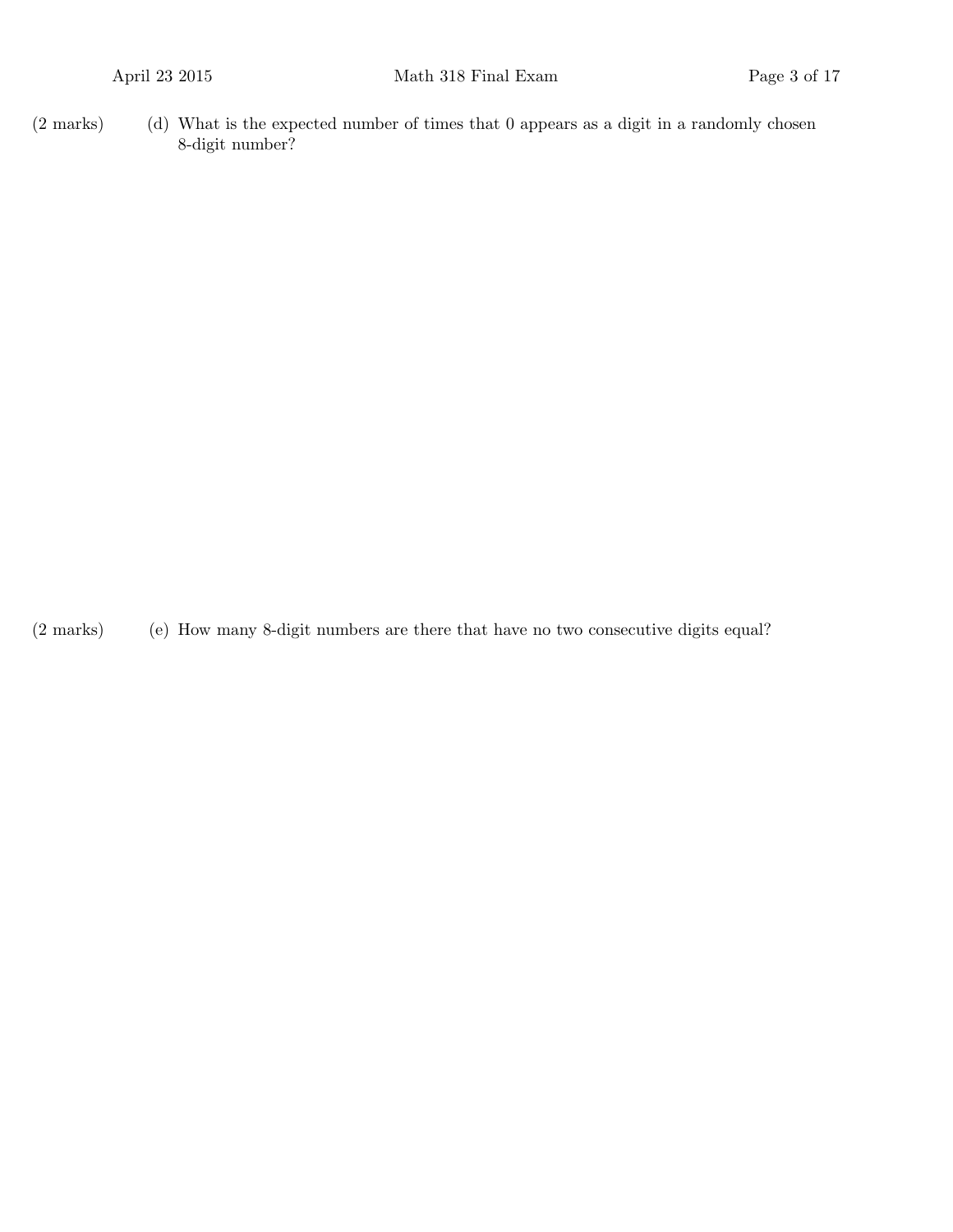(10 marks) 2. Ms. Lee has just had a biopsy on a possibly cancerous tumour, and the result will be known tomorrow. Due to a family reunion about to take place, she does not want to hear any bad news in the next couple of days. If she tells the doctor to call only if the news is good, then if the doctor doesn't call she will know that the news is bad. So she asks the doctor to flip a (fair) coin when he learns the result. If it comes up heads, the doctor is to call if the news is good and not call if the news is bad. If it comes up tails, the doctor is not to call. Let  $p$  be the probability, before the biopsy is performed, that the tumour is cancerous. Determine the conditional probability that the tumour is cancerous given that the doctor does not call.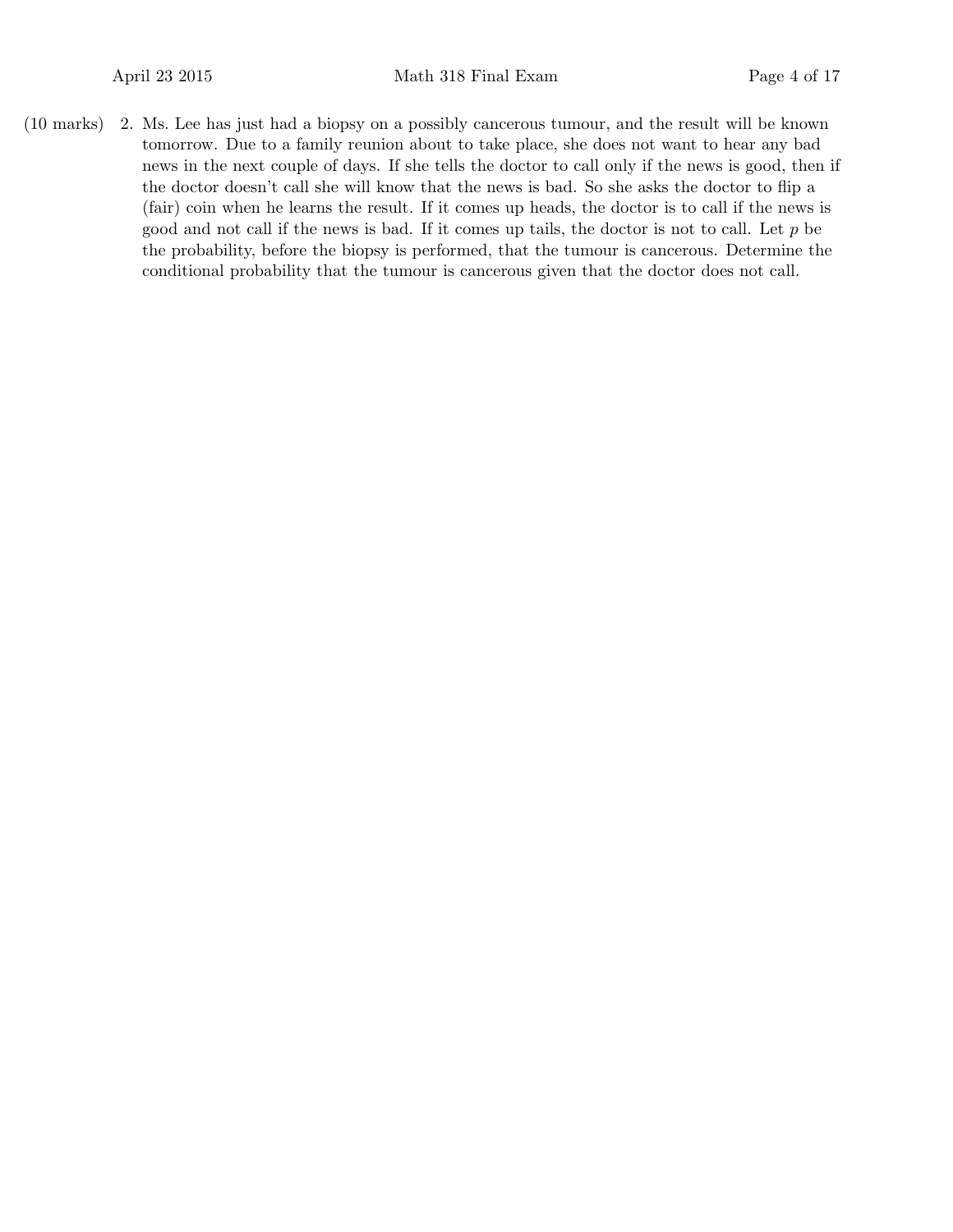3. Let  $X, X_1, X_2, X_3, \ldots$  be independent exponential random variables with parameter  $\lambda = \frac{1}{2}$  $\frac{1}{2}$ . (1 marks) (a) Find  $P(2 < X < 3)$ .

(3 marks) (b) Determine the probability density function of  $X^2$ .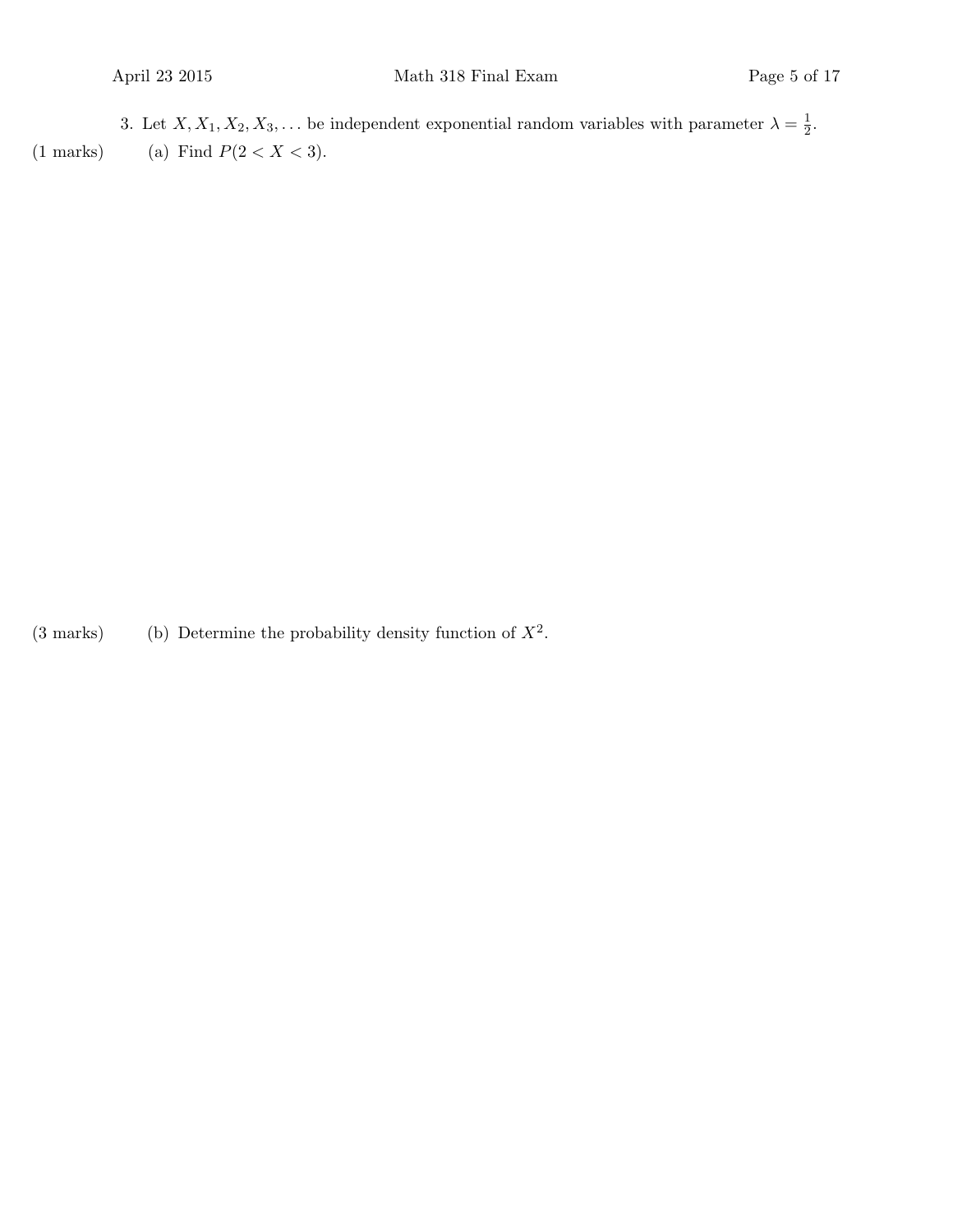(3 marks) (c) Let  $S_n = \sum_{i=1}^n X_i$ . Find (approximately)  $P(S_{49} > 100)$ .

(3 marks) (d) Let U be a uniform random variable on  $[0, 1]$ , and suppose that X and U are independent. Find  $P(X > U)$ .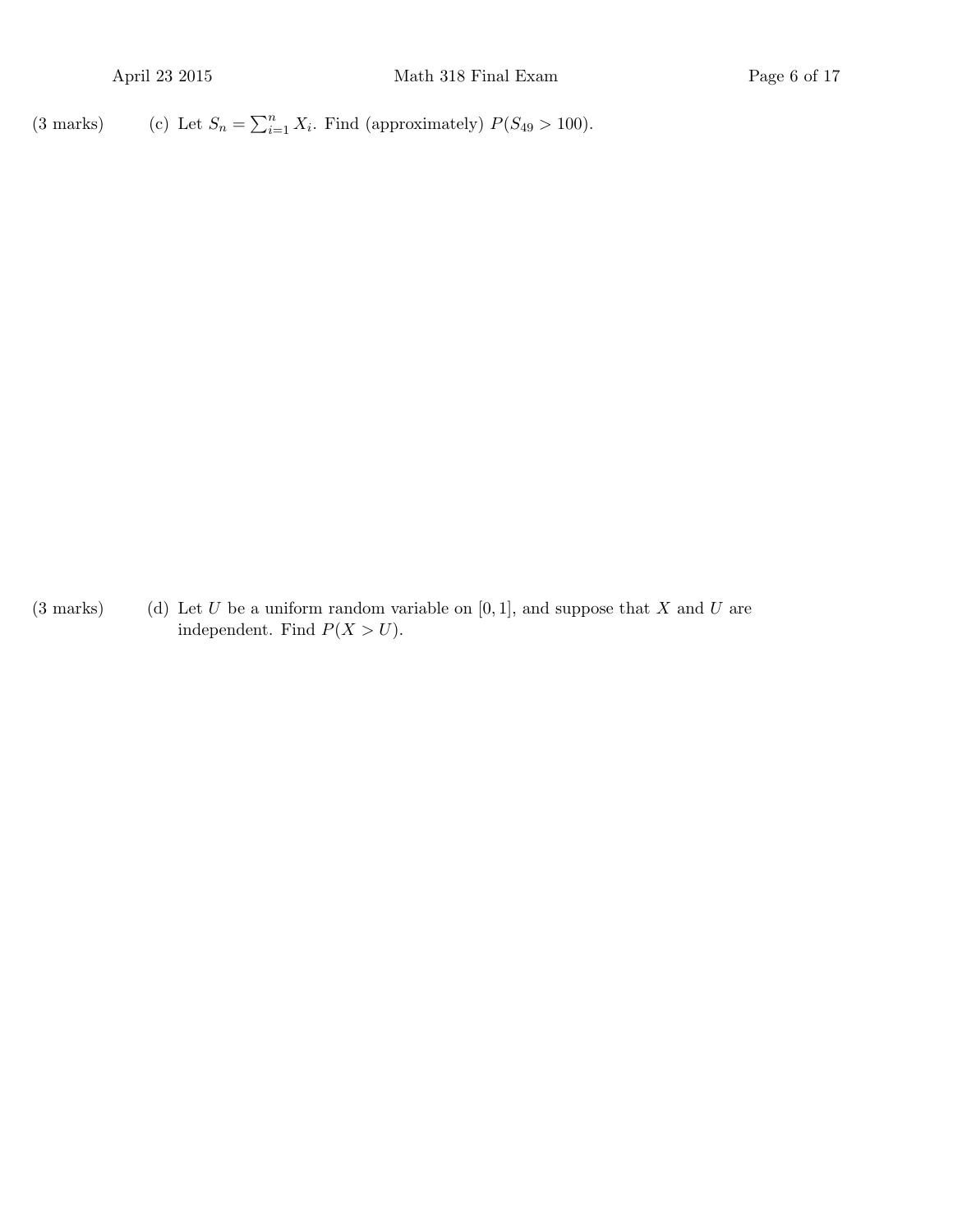- 4. The parts in this question are not related to each other.
- (3 marks) (a) Suppose that the events  $E, F$  are independent. Prove that the events  $E, F<sup>c</sup>$  are also independent.

(4 marks) (b) Let  $U_1, U_2, U_3$  be independent uniform random variables on [0, 1]. Let  $M = \max\{U_1, U_2, U_3\}$ . Determine the probability density function of the random variable M.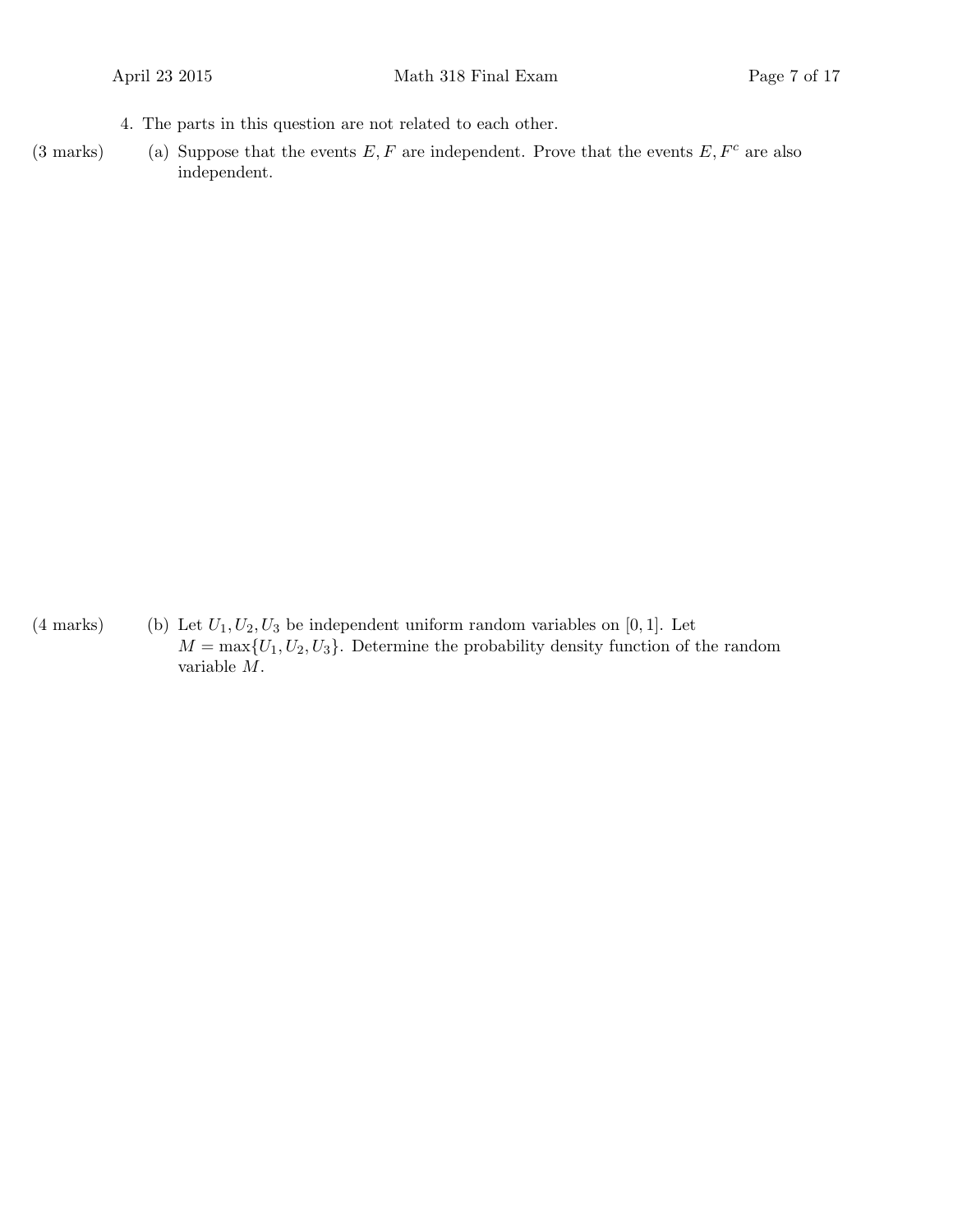$(3 \text{ marks})$   $(c)$  Consider the simple symmetric 1-dimensional random walk started at 0, which takes steps +1 or -1 with equal probabilities  $\frac{1}{2}$ . If  $S_0, S_1, \ldots, S_n$  are the positions of the random walk at times  $0, 1, \ldots, n$ , then the *range*  $R_n$  of the random walk is the number of distinct points the walk visits by time  $n$ . That is,  $R_n = (\max_{i=0,\dots,n} S_i) - (\min_{i=0,\dots,n} S_i) + 1$ . It is known (you need not prove this) that

$$
ER_n \sim \left(\frac{8n}{\pi}\right)^{1/2} \text{ as } n \to \infty.
$$

An Octave script is written to obtain an approximation to  $ER_n$  by simulating  $10^4$  n-step simple random walks started at 0 and taking the average of all of their ranges. The script is run for  $n = 10, 20, 40, 80, 160, 320, 640, 1280, 2560, 5120, 10240$ , and then  $\log ER_n$ is plotted against  $\log n$  for these n. If your plot is consistent with the theoretical result, then sketch a carefully labelled graph showing the output you would expect to obtain.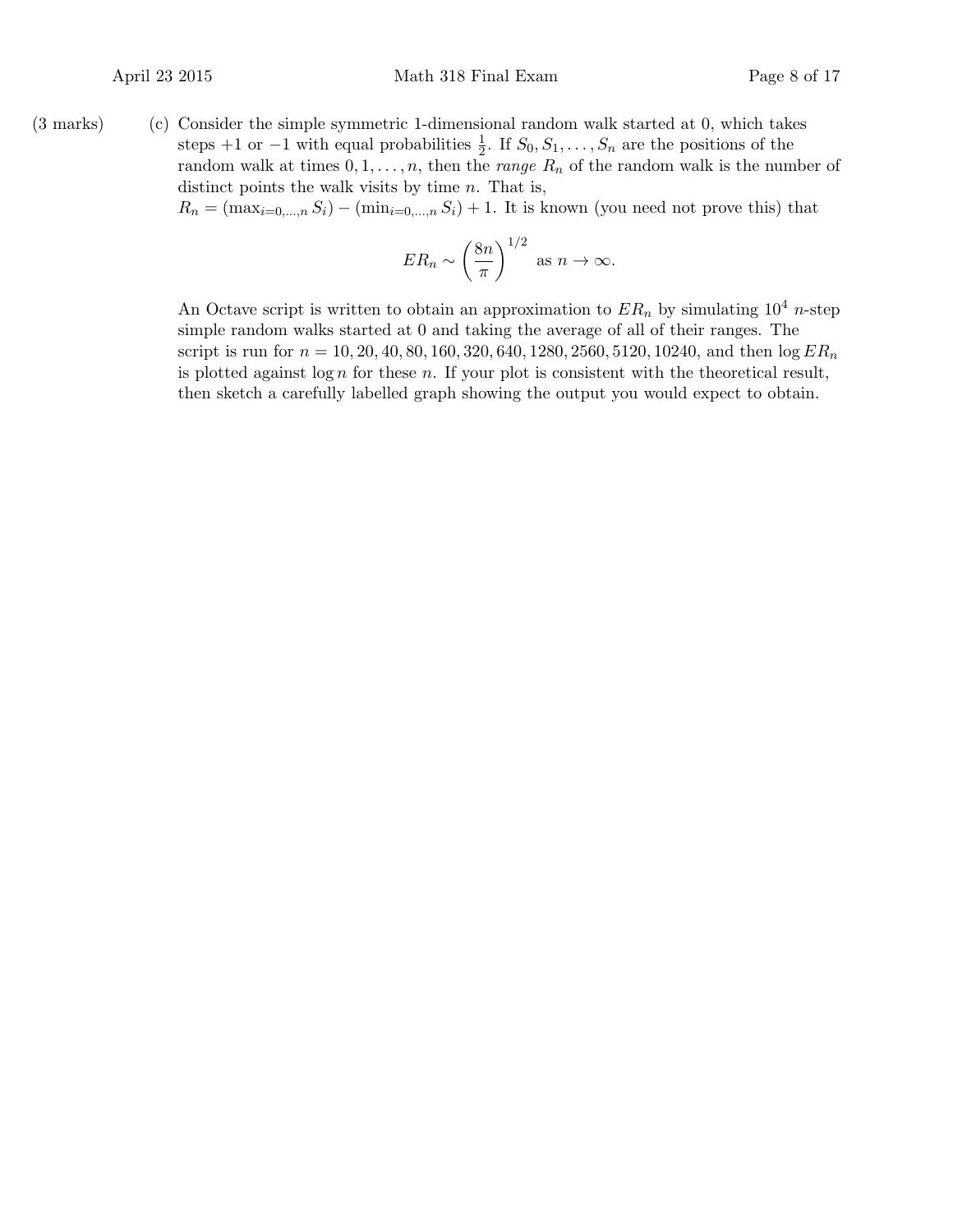- 5. Customers arrive at a server according to a Poisson process of rate 12 per hour. Service is instantaneous, and the customers depart immediately after arrival. The process begins at time zero.
- $(2 \text{ marks})$  (a) What is the distribution of the number of customers that arrive during the first 10 minutes (give its name and any parameter $(s)$ )?

(b)(2 marks) What is the probability that exactly one customer arrives during the first 10 minutes?

 $(2 \text{ marks})$  (c) No customer arrives in the first 5 minutes. What is the probability that the server waits at least 10 additional minutes for a customer?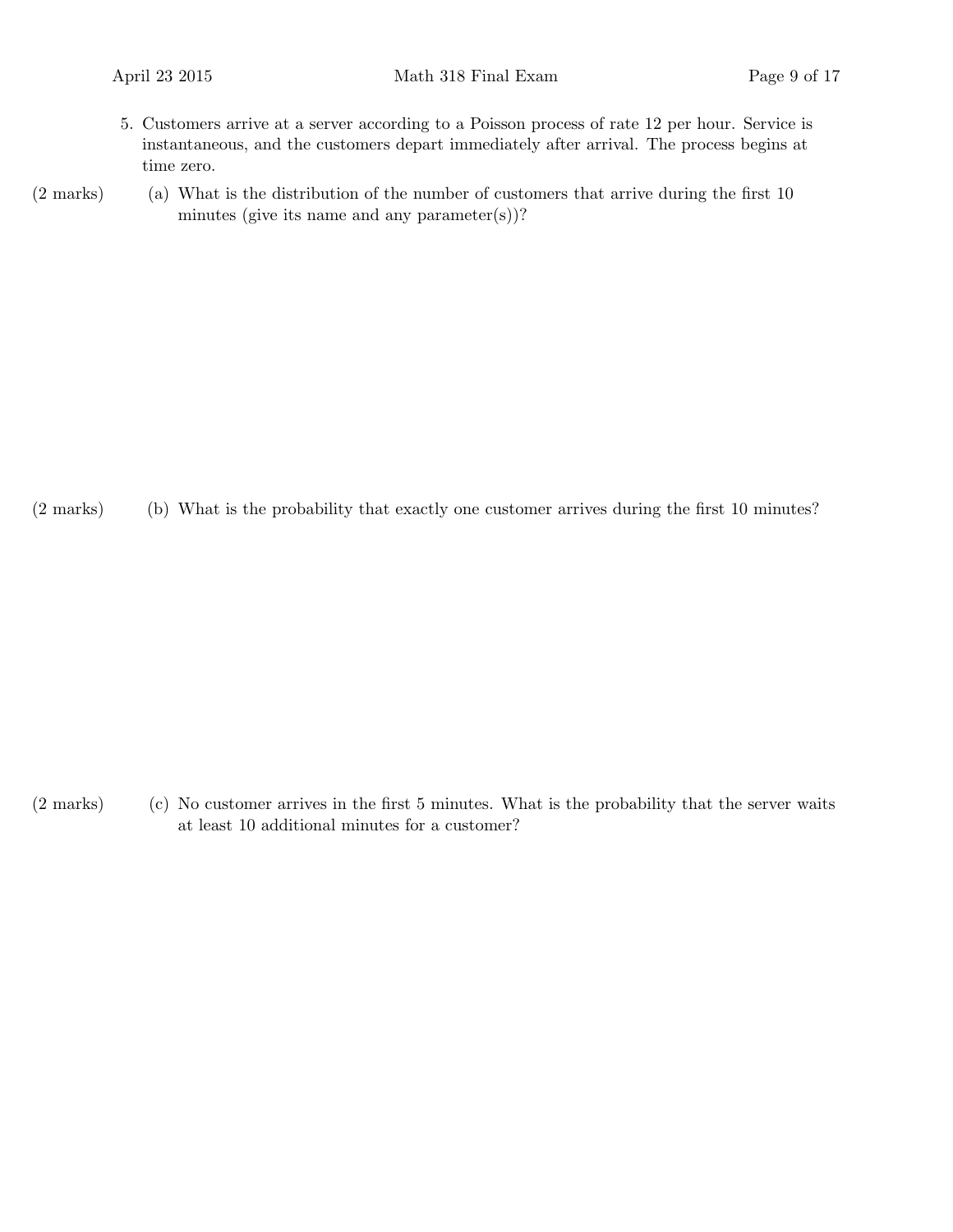(d)(2 marks) Two customers arrive in the first 5 minutes. What is the expected number of customers during the first 10 minutes?

 $(2 \text{ marks})$  (e) Some customers are sent to another server for further processing; on average these customers comprise one percent of all customers. Of the first 40 customers, what is the probability that exactly two were sent on for further processing and 38 were not?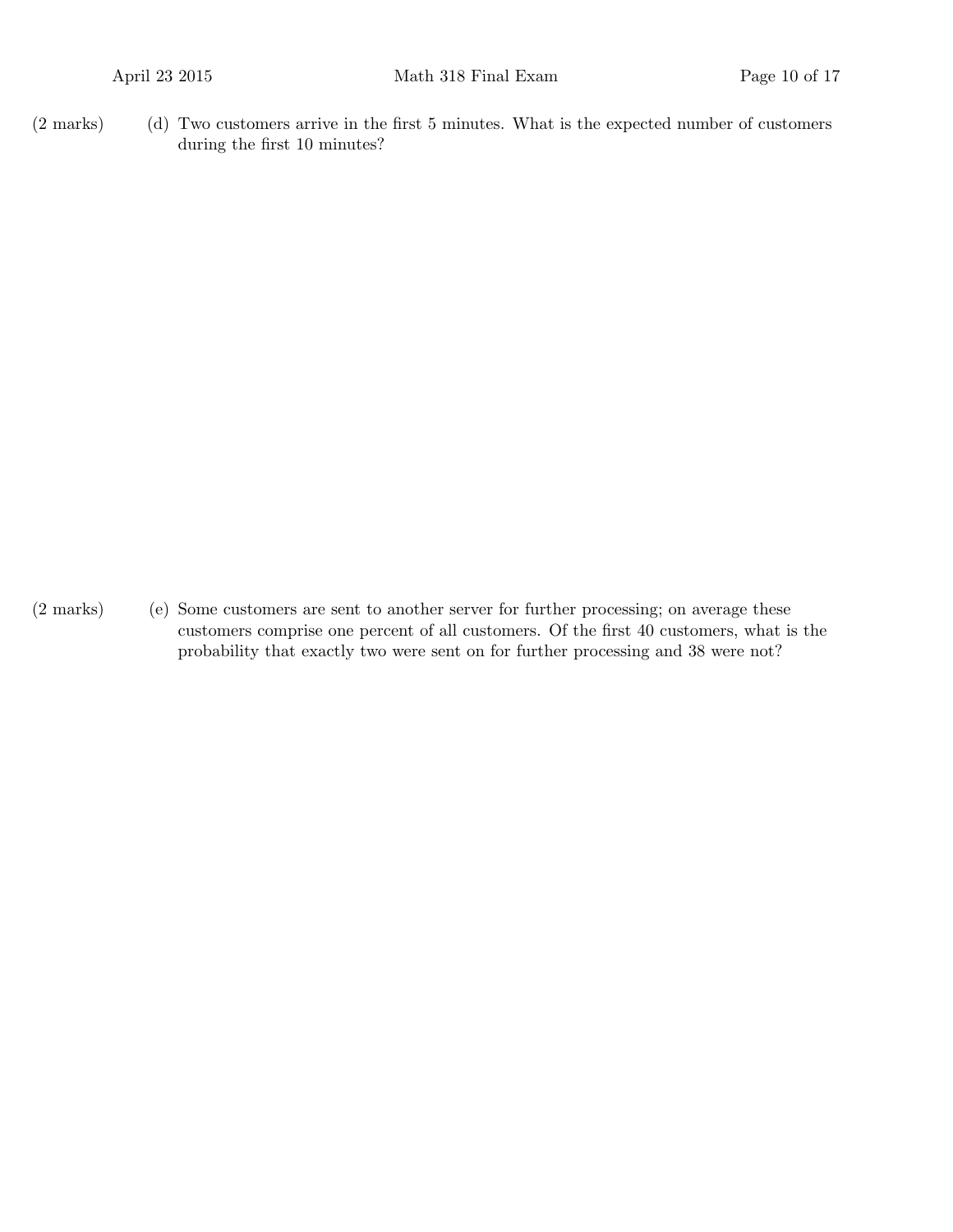6. For this question, you may use the formula:

$$
\sum_{x=1}^{\infty} \frac{1}{x^2} \cos(kx) = \frac{\pi^2}{6} - \frac{\pi|k|}{2} + \frac{k^2}{4} \quad \text{for } -\pi \le k \le \pi.
$$

Let  $X_1, X_2, \ldots$  be independent and identically distributed integer-valued random variables, with probability mass function, for  $x \in \mathbb{Z} = \{\ldots, -2, -1, 0, 1, 2, \ldots\},\$ 

$$
P(X_i = x) = \begin{cases} \frac{3}{\pi^2} \frac{1}{x^2} & x \neq 0\\ 0 & x = 0. \end{cases}
$$

Consider the random walk on  $\mathbb Z$  whose position at time n is given by  $S_0 = 0$  and  $S_n = X_1 + \cdots + X_n$  (for  $n \ge 1$ ).

(1 marks) (a) Determine all communicating classes of this Markov chain.

(1 marks) (b) Let  $x \in \mathbb{Z}$  be a state. Determine the period of x.

 $(2 \text{ marks})$  (c) What precisely does it mean to say that state 0 is recurrent or transient?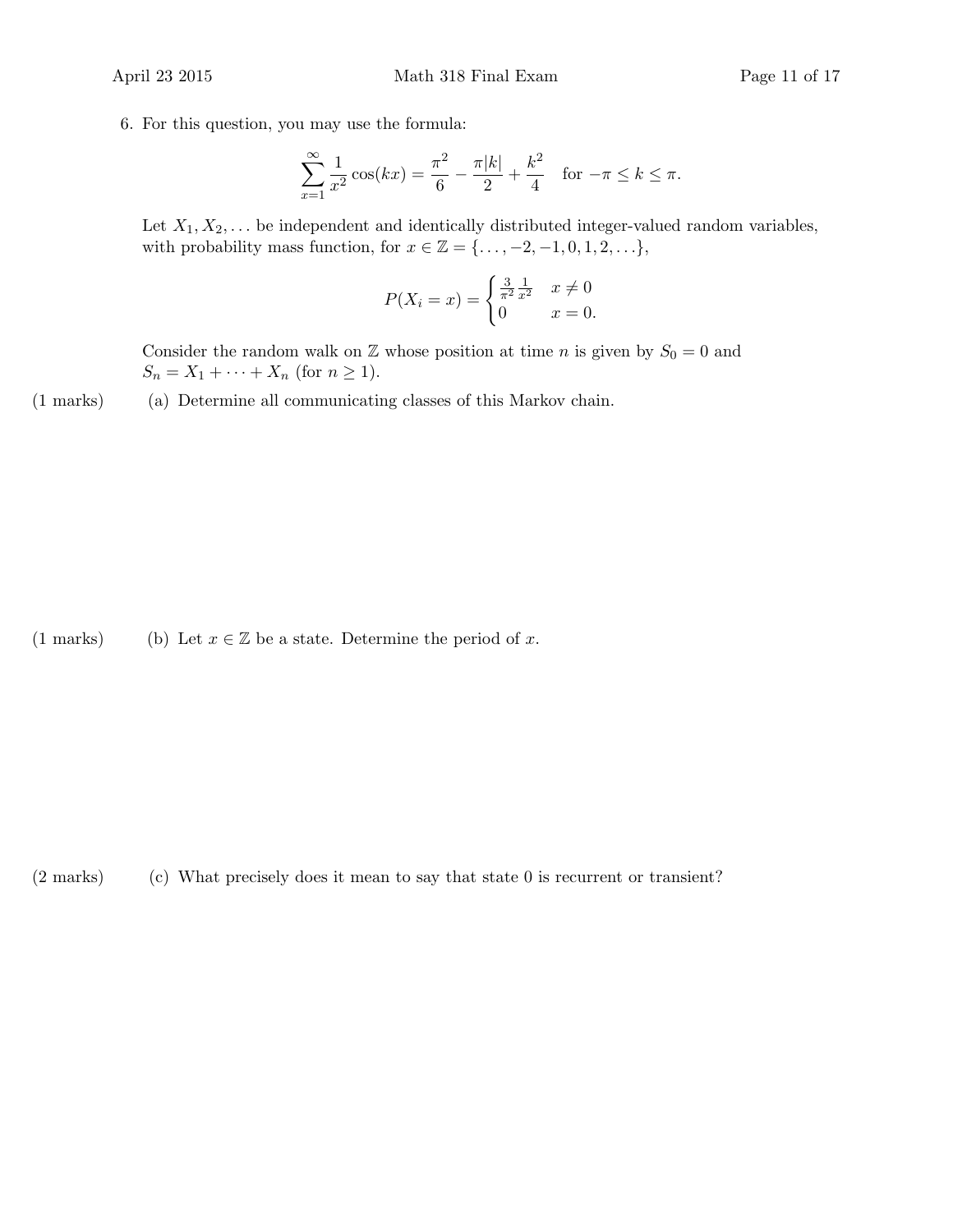(3 marks) (d) Compute the characteristic function  $\phi_1(k)$  of  $X_1$ .

(3 marks) (e) Is state 0 recurrent or transient? You may use fact that the expected number of visits to 0 is given by the integral

$$
\int_{-\pi}^{\pi} \frac{1}{1 - \phi_1(k)} \frac{dk}{2\pi}.
$$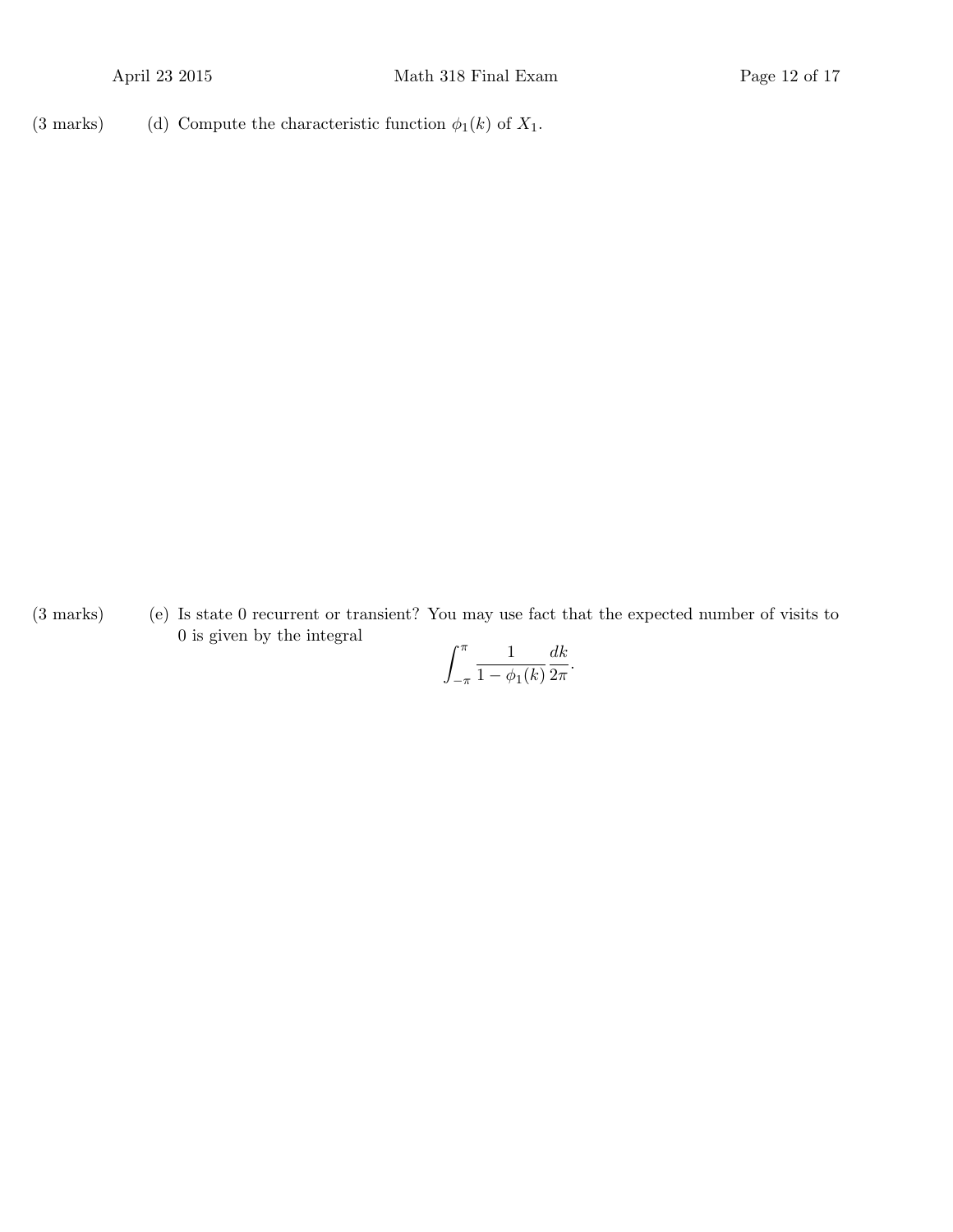- 7. Smith gambles constantly at four different casinos, and when he leaves one casino he goes to another which is chosen from the other three with equal probabilities  $\frac{1}{3}$ . He owns just one umbrella, which he can store at the casinos. Each trip between casinos, he takes his umbrella if it is raining and if he has it at his starting casino, and he never takes the umbrella if it is not raining. It rains independently each trip with probability p.
- (3 marks) (a) Let  $X_n$  be the number of umbrellas at his current location at the start of the  $n<sup>th</sup>$  trip. This defines a Markov Chain. Write down its transition matrix.

 $(2 \text{ marks})$  (b) Suppose Smith has the umbrella at time n. What is the probability that he will also have it at time  $n + 2$ ?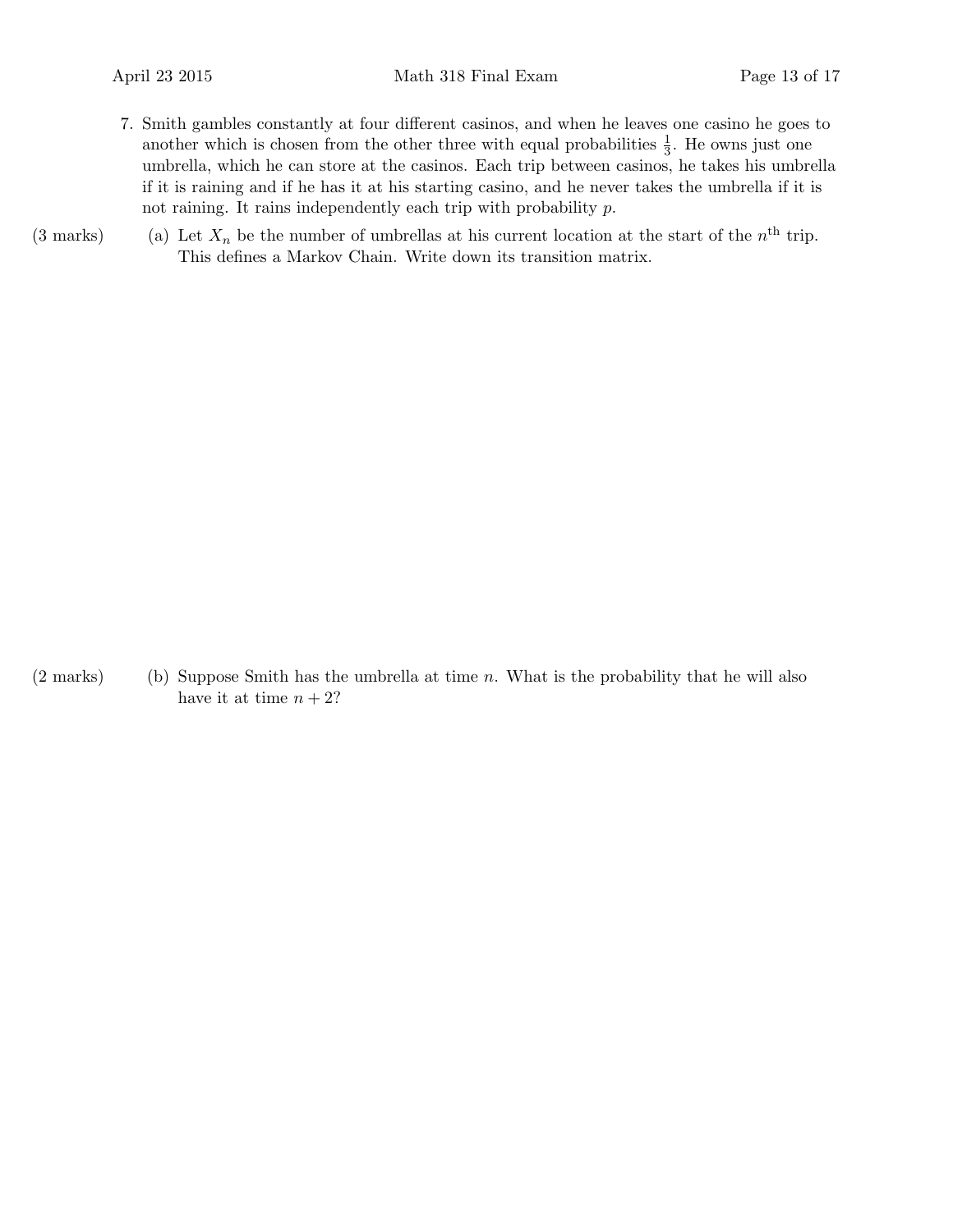(3 marks) (c) Determine the stationary distribution of the Markov Chain.

(2 marks) In the long run, what fraction of trips does Smith get wet?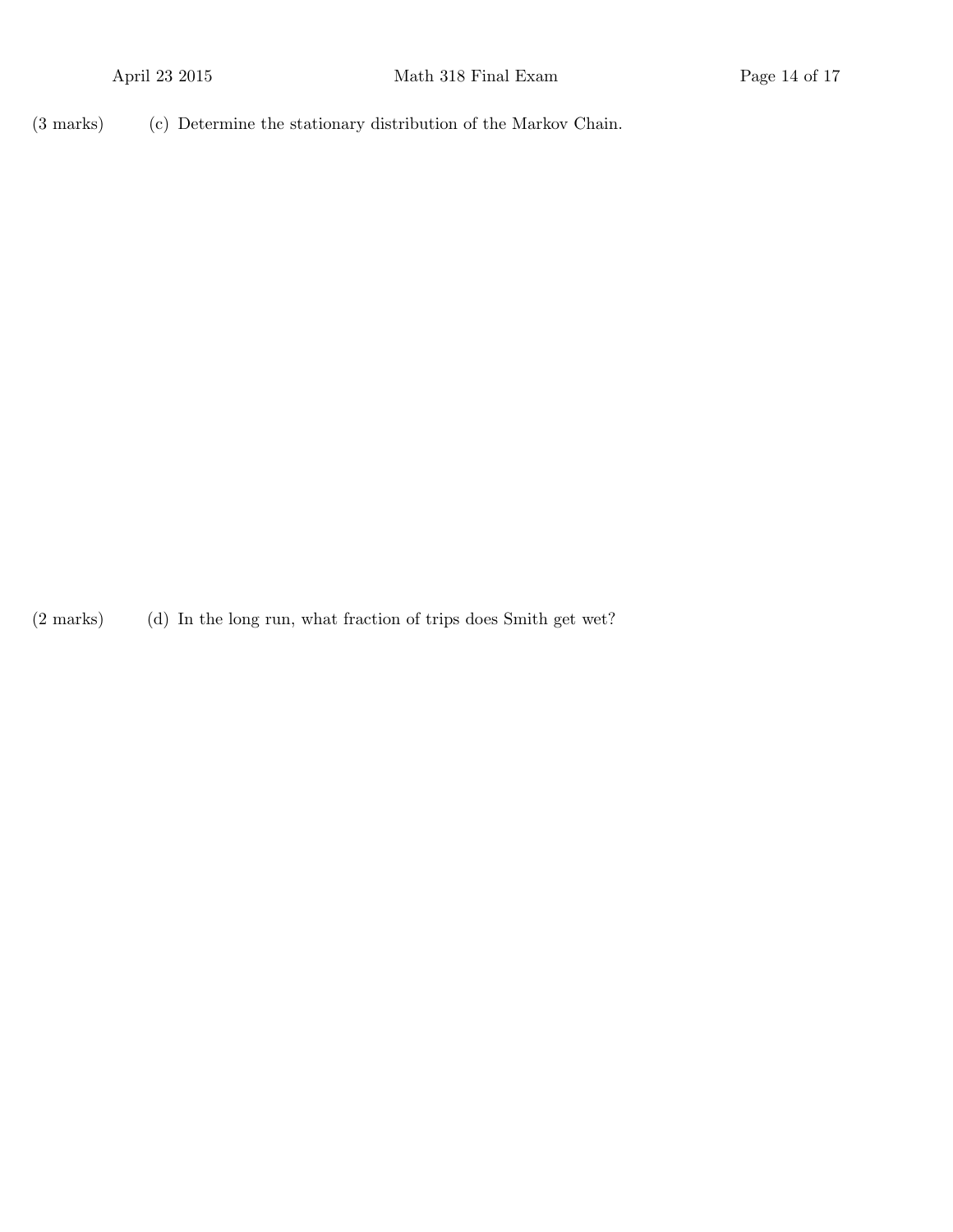- 8. A total of  $2m$  balls, m of which are white and m of which are black, are distributed between two urns in such a way that each urn contains  $m$  balls.
- (2 marks) (a) Suppose we select m of the  $2m$  balls uniformly at random, place them in urn number 1, and place the other  $m$  balls in urn number 2. What is the probability that the number of white balls in urn number 1 is equal to i, for  $i = 0, 1, \ldots, m$ ?

(3 marks) (b) We say that the system is in state  $i$   $(i = 0, 1, \ldots, m)$  if urn number 1 contains i white balls. We define a Markov chain on this state space as follows. At each step, we draw one ball from each urn, place the ball drawn from the first urn in the second urn, and place the ball drawn from the second urn in the first urn. Let  $X_n$  denote the state of the system after the  $n<sup>th</sup>$  step. Find the transition matrix for this Markov chain.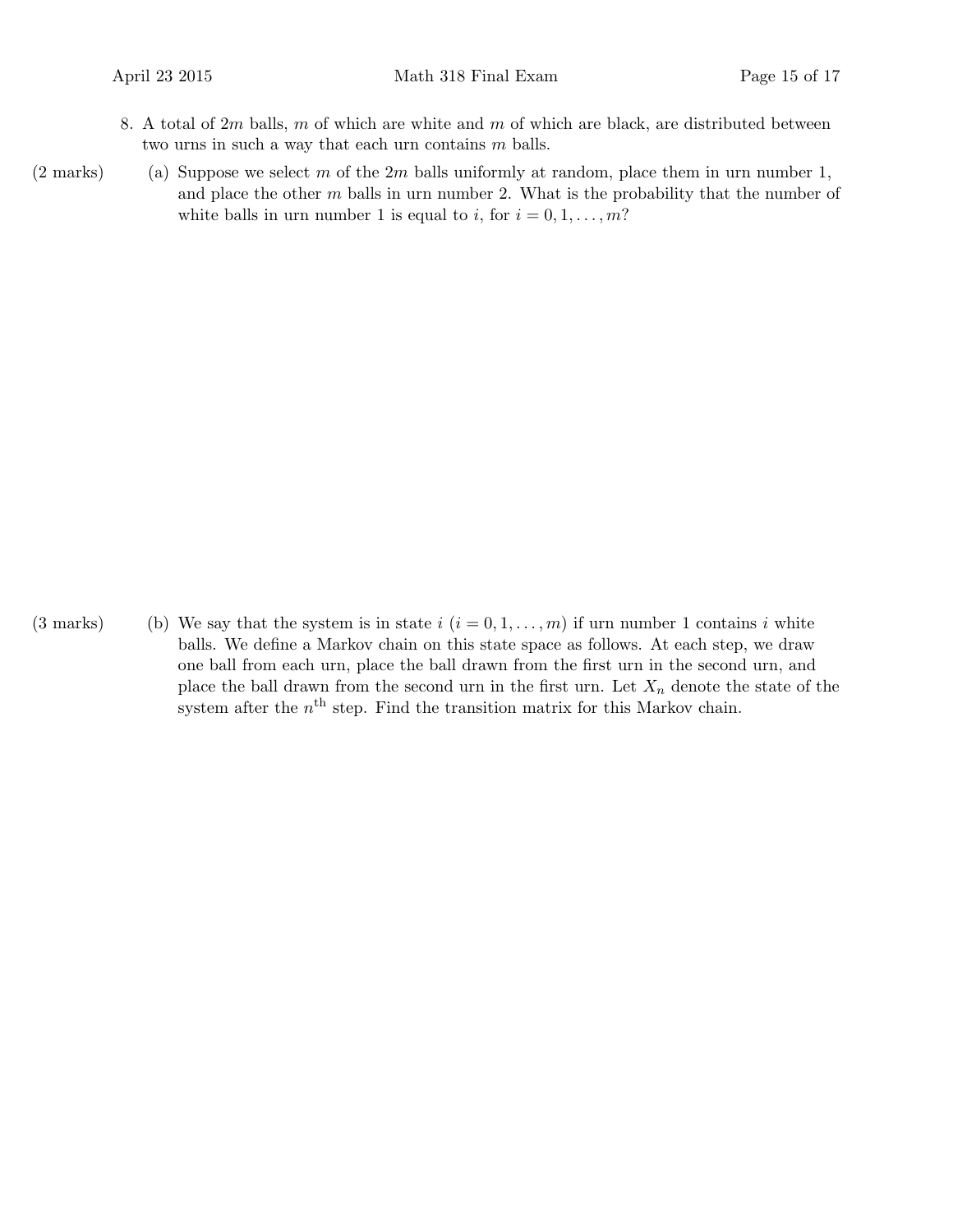(c)(4 marks) Determine the stationary distribution for the chain. (If you determine it by guessing, be sure to verify that your guess is correct.)

(1 marks) (d) Suppose that initially urn number 1 contains  $m$  black balls. How many steps, on average, will it take until the next time it contains  $m$  black balls?